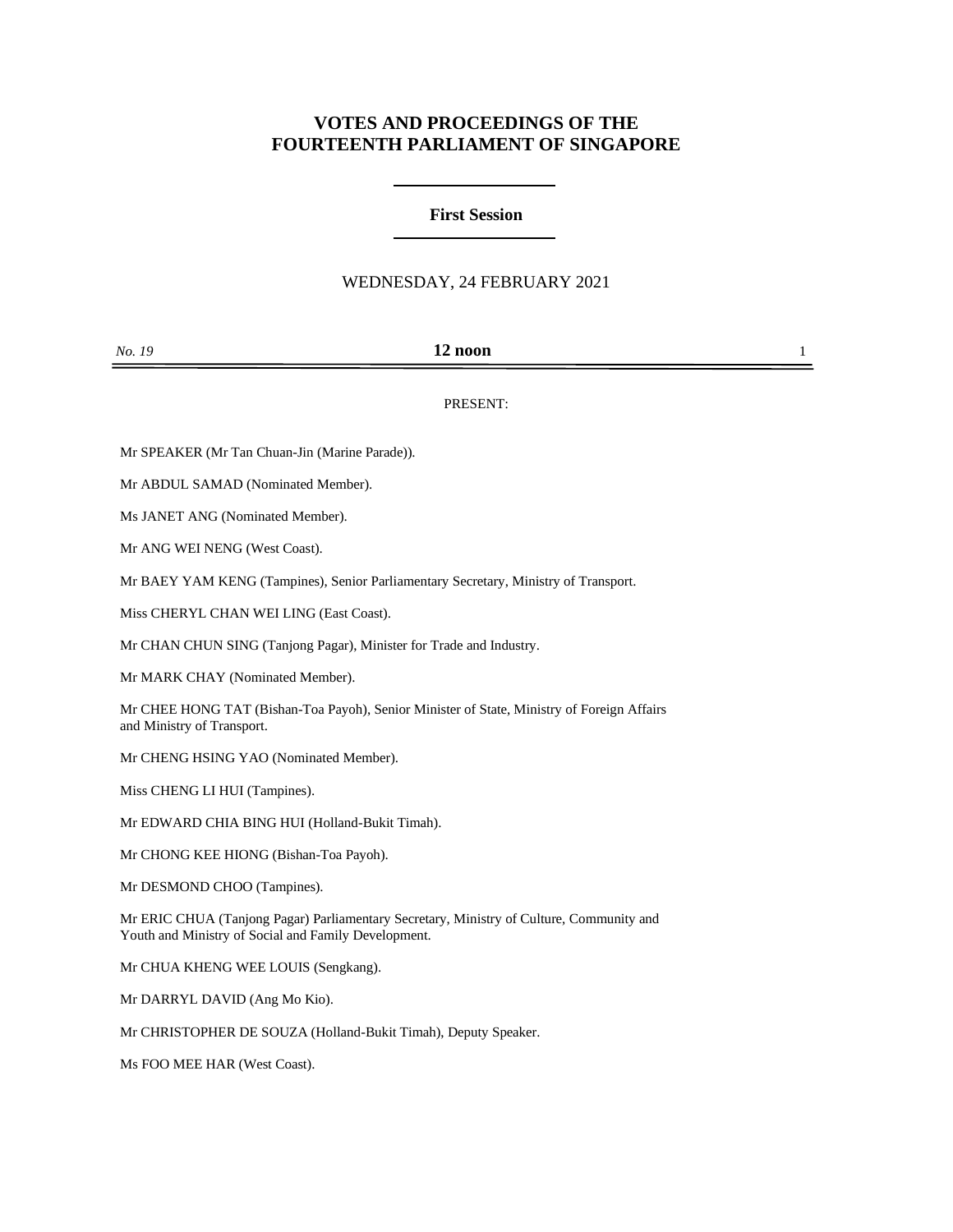Ms GRACE FU HAI YIEN (Yuhua), Minister for Sustainability and the Environment.

Mr GAN KIM YONG (Chua Chu Kang), Minister for Health.

Ms GAN SIOW HUANG (Marymount), Minister of State, Ministry of Education and Ministry of Manpower.

Mr GAN THIAM POH (Ang Mo Kio).

Mr GERALD GIAM YEAN SONG (Aljunied).

Mr DERRICK GOH (Nee Soon).

Mr HENG CHEE HOW (Jalan Besar), Senior Minister of State, Ministry of Defence.

Mr HENG SWEE KEAT (East Coast), Deputy Prime Minister, Coordinating Minister for Economic Policies and Minister for Finance.

Prof HOON HIAN TECK (Nominated Member).

Mr SHAWN HUANG WEI ZHONG (Jurong).

Ms INDRANEE RAJAH (Tanjong Pagar), Minister, Prime Minister's Office, Second Minister for Finance, Second Minister for National Development and Leader of the House.

Mr S ISWARAN (West Coast), Minister for Communications and Information and Minister-in-charge of Trade Relations.

Dr JANIL PUTHUCHEARY (Pasir Ris-Punggol), Senior Minister of State, Ministry of Communications and Information and Ministry of Health and Government Whip.

Dr AMY KHOR LEAN SUAN (Hong Kah North), Senior Minister of State, Ministry of Sustainability and the Environment and Ministry of Transport.

Prof KOH LIAN PIN (Nominated Member).

Dr KOH POH KOON (Tampines), Senior Minister of State, Ministry of Health.

Mr KWEK HIAN CHUAN HENRY (Kebun Baru).

Mr DESMOND LEE (West Coast), Minister for National Development and Minister-in-charge of Social Services Integration.

Mr LEE HSIEN LOONG (Ang Mo Kio), Prime Minister.

Mr LEONG MUN WAI (Non-Constituency Member).

Mr LIANG ENG HWA (Bukit Panjang).

Mr LIM BIOW CHUAN (Mountbatten).

Assoc Prof JAMUS JEROME LIM (Sengkang).

Ms SYLVIA LIM (Aljunied).

Dr LIM WEE KIAK (Sembawang).

Ms LOW YEN LING (Chua Chu Kang), Minister of State, Ministry of Culture, Community and Youth and Ministry of Trade and Industry.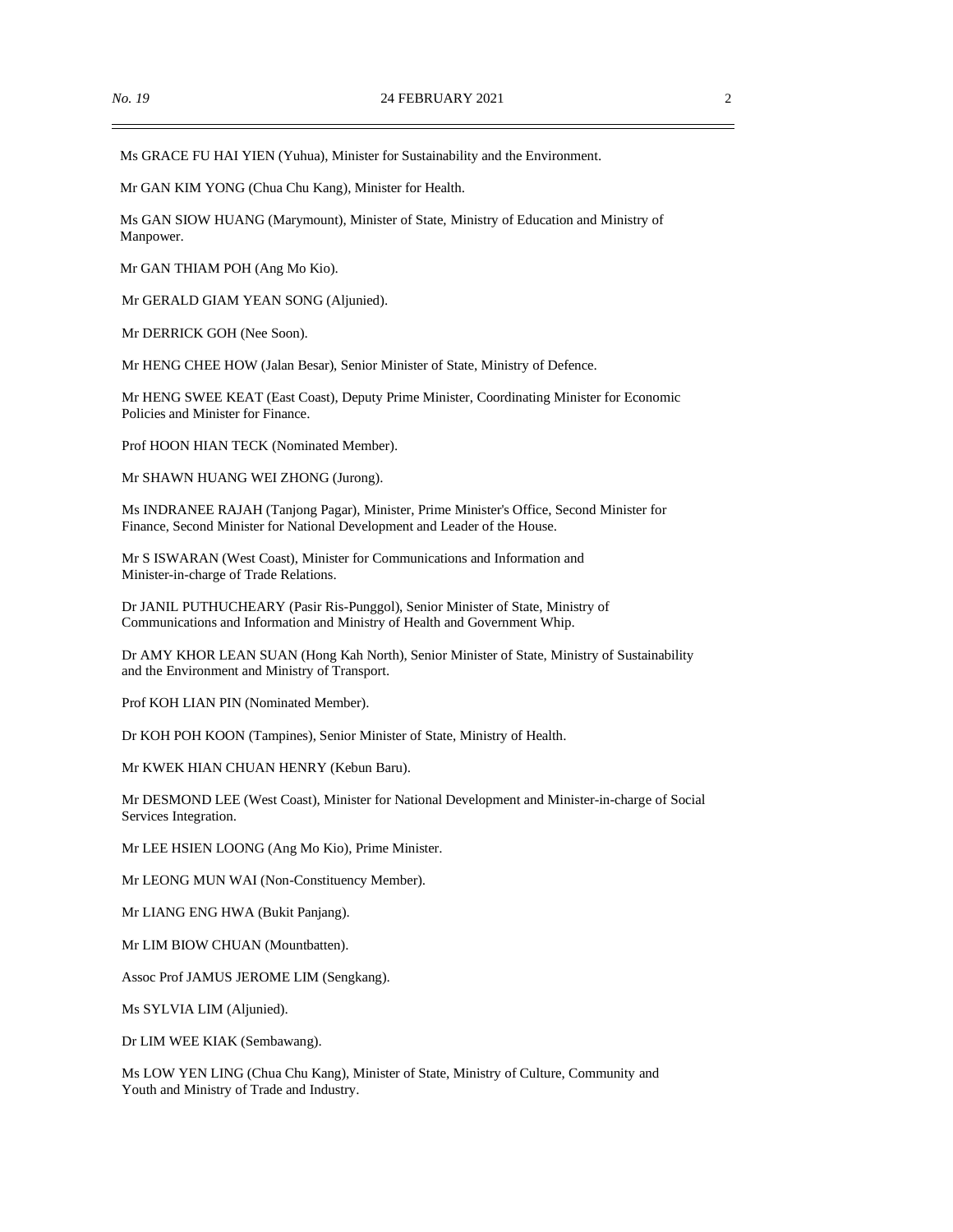Ms MARIAM JAAFAR (Sembawang).

Mr MASAGOS ZULKIFLI B M M (Tampines), Minister for Social and Family Development, Second Minister for Health and Minister-in-charge of Muslim Affairs.

Dr MOHAMAD MALIKI BIN OSMAN (East Coast), Minister, Prime Minister's Office, Second Minister for Education and Second Minister for Foreign Affairs.

Mr MOHD FAHMI BIN ALIMAN (Marine Parade).

Mr MUHAMAD FAISAL ABDUL MANAP (Aljunied).

Assoc Prof Dr MUHAMMAD FAISHAL IBRAHIM (Nee Soon), Minister of State, Ministry of Home Affairs and Ministry of National Development.

Mr MURALI PILLAI (Bukit Batok).

Ms NADIA AHMAD SAMDIN (Ang Mo Kio).

Dr NG ENG HEN (Bishan-Toa Payoh), Minister for Defence.

Ms NG LING LING (Ang Mo Kio).

Mr LOUIS NG KOK KWANG (Nee Soon).

Miss RACHEL ONG (West Coast).

Mr ONG YE KUNG (Sembawang), Minister for Transport.

Ms JOAN PEREIRA (Tanjong Pagar).

Mr LEON PERERA (Aljunied).

Ms DENISE PHUA LAY PENG (Jalan Besar).

Ms HAZEL POA (Non-Constituency Member).

Ms POH LI SAN (Sembawang).

Mr PRITAM SINGH (Aljunied), Leader of the Opposition.

Ms RAHAYU MAHZAM (Jurong), Parliamentary Secretary, Ministry of Health.

Mr SAKTIANDI SUPAAT (Bishan-Toa Payoh).

Mr SEAH KIAN PENG (Marine Parade).

Dr SHAHIRA ABDULLAH (Nominated Member).

Mr K SHANMUGAM (Nee Soon), Minister for Home Affairs and Minister for Law.

Mr SHARAEL TAHA (Pasir Ris-Punggol).

Ms SIM ANN (Holland-Bukit Timah), Senior Minister of State, Ministry of Communications and Information and Ministry of National Development and Deputy Government Whip.

Mr SITOH YIH PIN (Potong Pasir).

Ms HANY SOH (Marsiling-Yew Tee).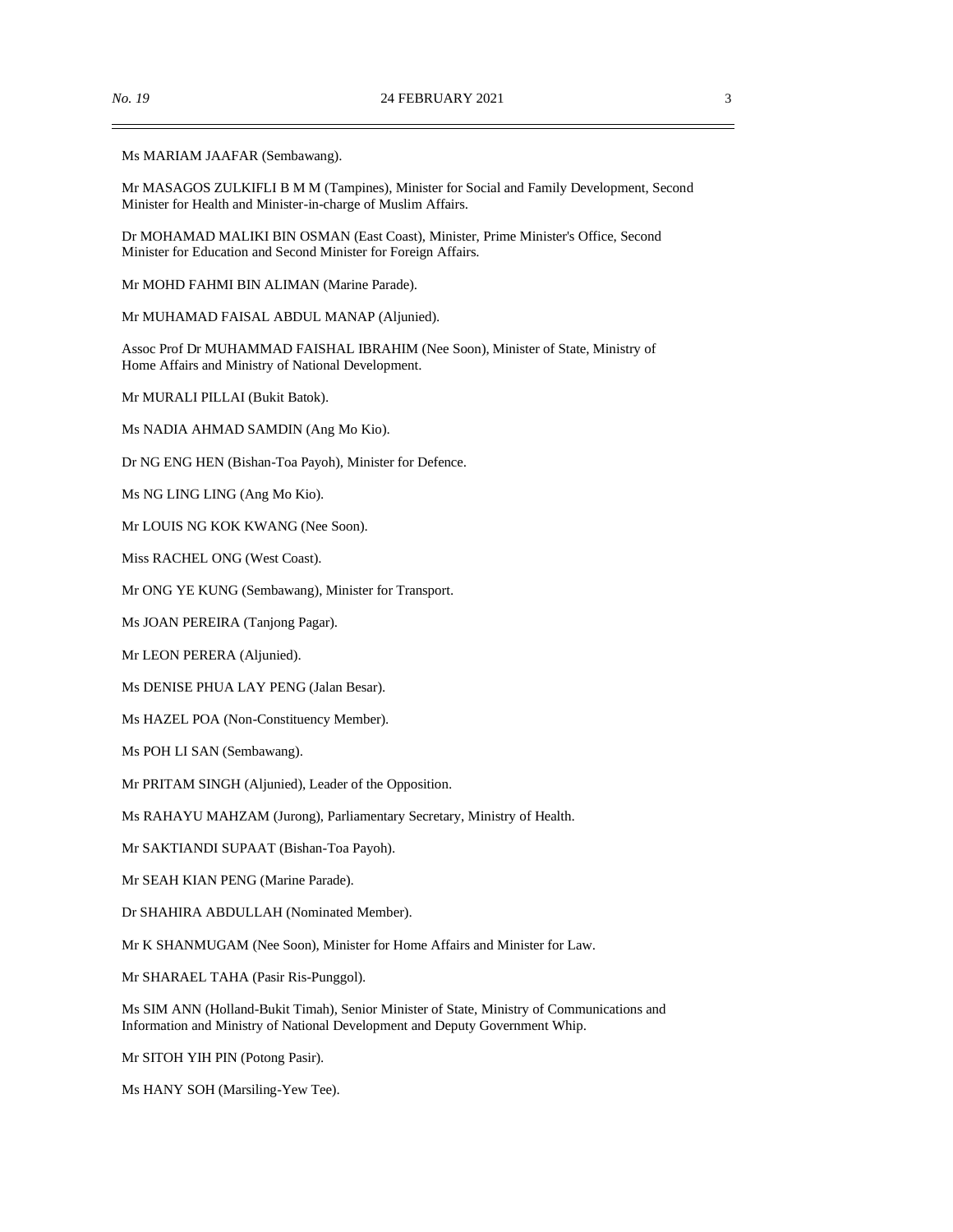Ms SUN XUELING (Punggol West), Minister of State, Ministry of Education and Ministry of Social and Family Development.

Mr ALVIN TAN (Tanjong Pagar), Minister of State, Ministry of Culture, Community and Youth and Ministry of Trade and Industry.

Ms CARRIE TAN (Nee Soon).

Mr DENNIS TAN LIP FONG (Hougang).

Mr DESMOND TAN (Pasir Ris-Punggol), Minister of State, Ministry of Home Affairs and Ministry of Sustainability and the Environment.

Ms JESSICA TAN SOON NEO (East Coast), Deputy Speaker.

Mr TAN KIAT HOW (East Coast), Minister of State, Prime Minister's Office and Ministry of National Development.

Dr TAN SEE LENG (Marine Parade), Minister, Prime Minister's Office, Second Minister for Manpower and Second Minister for Trade and Industry.

Dr TAN WU MENG (Jurong).

Dr TAN YIA SWAM (Nominated Member).

Mr PATRICK TAY TECK GUAN (Pioneer).

Mr TEO CHEE HEAN (Pasir Ris-Punggol), Senior Minister and Coordinating Minister for National Security.

Mrs JOSEPHINE TEO (Jalan Besar), Minister for Manpower and Second Minister for Home Affairs.

Mr THARMAN SHANMUGARATNAM (Jurong), Senior Minister and Coordinating Minister for Social Policies.

Mr RAJ JOSHUA THOMAS (Nominated Member).

Ms TIN PEI LING (MacPherson).

Mr EDWIN TONG CHUN FAI (Marine Parade), Minister for Culture, Community and Youth and Second Minister for Law.

Mr VIKRAM NAIR (Sembawang).

Dr VIVIAN BALAKRISHNAN (Holland-Bukit Timah), Minister for Foreign Affairs.

Dr WAN RIZAL (Jalan Besar).

Mr DON WEE (Chua Chu Kang).

Mr LAWRENCE WONG (Marsiling-Yew Tee), Minister for Education and Second Minister for Finance.

Mr XIE YAO QUAN (Jurong).

Mr ALEX YAM ZIMING (Marsiling-Yew Tee).

Ms YEO WAN LING (Pasir Ris-Punggol).

Mr YIP HON WENG (Yio Chu Kang).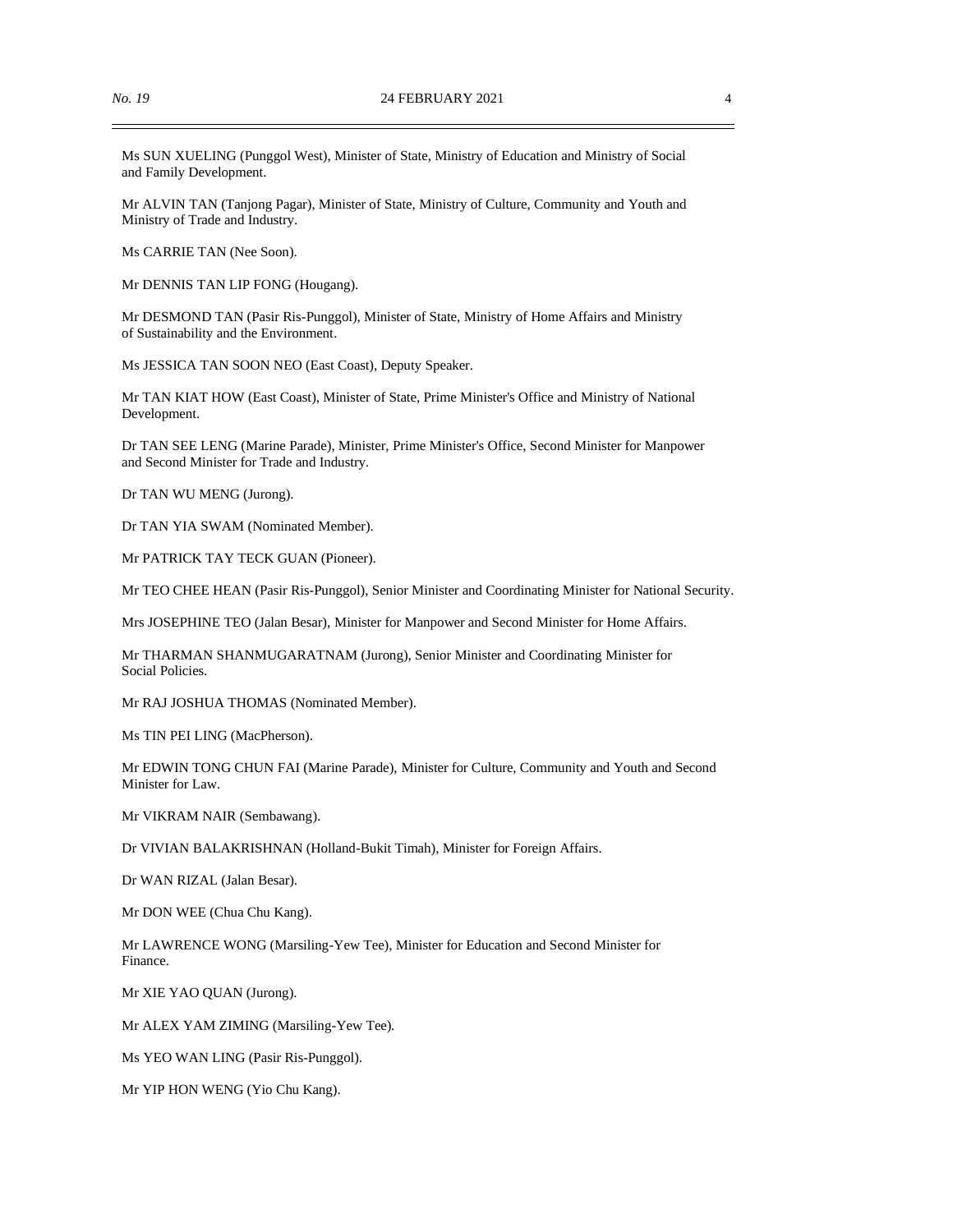$\overline{\phantom{0}}$ 

Mr MELVIN YONG YIK CHYE (Radin Mas).

Mr ZAQY MOHAMAD (Marsiling-Yew Tee), Senior Minister of State, Ministry of Defence and Ministry of Manpower and Deputy Leader of the House.

Mr ZHULKARNAIN ABDUL RAHIM (Chua Chu Kang).

ABSENT:

\_\_\_\_\_\_\_\_\_\_\_\_\_\_\_\_\_\_\_\_\_\_\_\_\_\_\_\_\_\_\_\_

Ms HE TING RU (Sengkang).

Ms RAEESAH KHAN (Sengkang).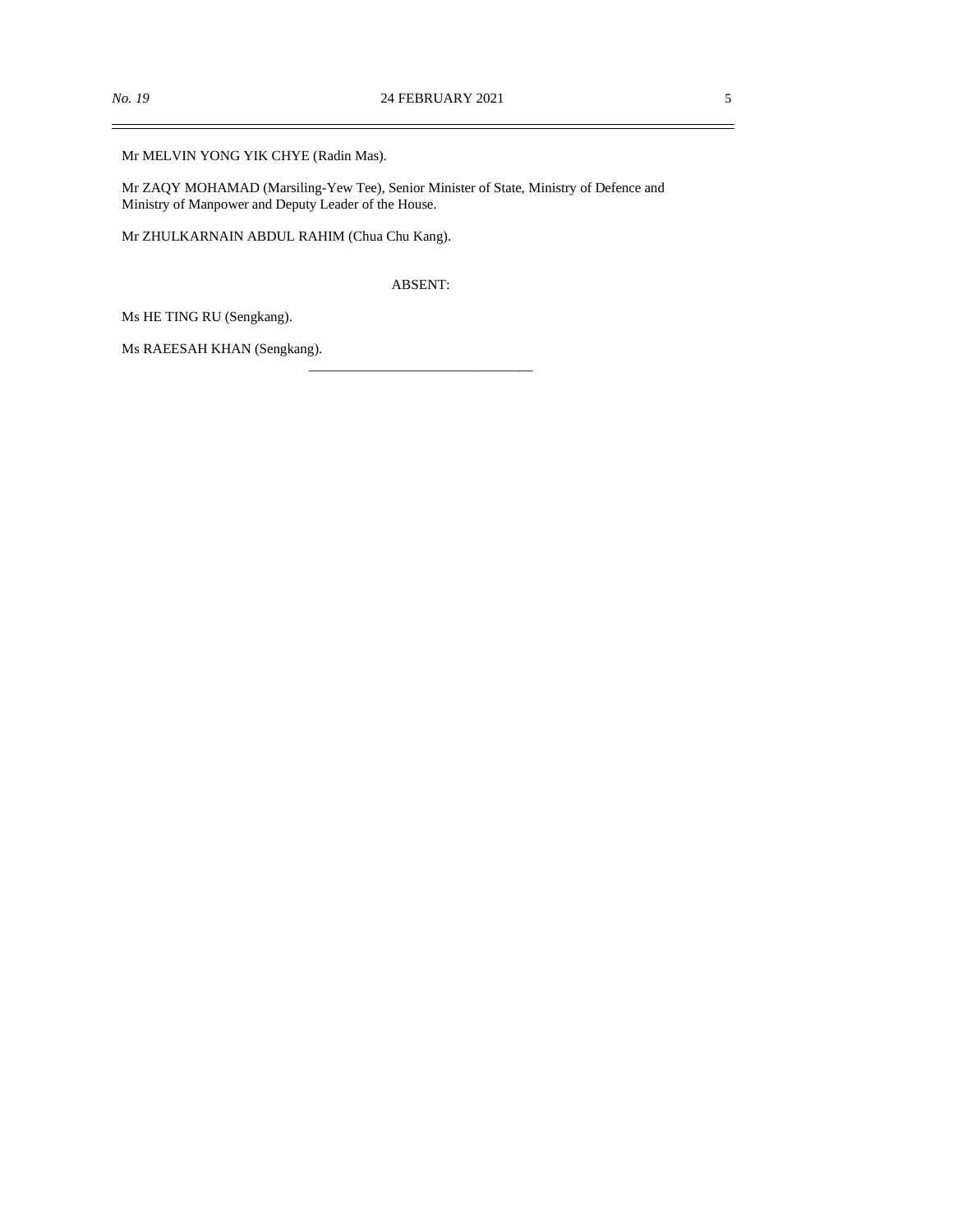- 1 Papers presented to Parliament and received by the Clerk of Parliament pursuant to Standing Order No. 31 (Presentation of Papers) and ordered to lie upon the Table:
	- 1.1 COVID-19 (Temporary Measures) (Control Order) (Amendment No. 3) Regulations 2021 Presented on 17 February 2021 (S. L. 167 of 2021)
	- 1.2 Shared Mobility Enterprises (Control and Licensing) Act (Amendment of Schedule Saving and Transitional Provisions) Order 2021 – Presented on 23 February 2021 (S. L. 168 of 2021)
- 2 7 Questions for Oral Answer were answered during Question Time.
- 3 Supply Bill "to provide for the issue from the Consolidated Fund and the Development Fund of the sums necessary to meet the estimated expenditure for the financial year 1 April 2021 to 31 March 2022" – President's recommendation signified and Bill presented by the Second Minister for Finance (Ms Indranee Rajah); read the first time; to be read a second time after the conclusion of proceedings on the Estimates of Expenditure for FY 21/22 and to be printed. [Bill No. 3/2021].
- 4 Fourth Supplementary Supply (FY 2020) Bill "to make supplementary provision to meet additional expenditure for the financial year 1 April 2020 to 31 March 2021" – President's recommendation signified and Bill presented by the Second Minister for Finance (Ms Indranee Rajah); read the first time; to be read a second time after the conclusion of proceedings on the Estimates of Expenditure for FY 21/22 and to be printed. [Bill No. 4/2021].
- 5 Budget Statement Order read for resumed Debate on Question (16 February 2021), "That Parliament approves the financial policy of the Government for the financial year 1 April 2021 to 31 March 2022.". – (Deputy Prime Minister and Minister for Finance).

Question again proposed; Debate resumed.

- 6 Exempted Business (Deputy Leader of the House) (with the consent of Mr Deputy Speaker and the general assent of Members present) – Motion made, and Question put – Resolved, "That the proceedings on the business set down on the Order Paper for today be proceeded with beyond the moment of interruption.".
- 7 Budget Statement (Deputy Prime Minister and Minister for Finance) Debate resumed on Question, "That Parliament approves the financial policy of the Government for the financial year 1 April 2021 to 31 March 2022.".

With the consent of Mr Deputy Speaker, Motion made and Question put – Resolved, That the debate be now adjourned.". – (Deputy Leader of the House).

Debate to be resumed Tomorrow.